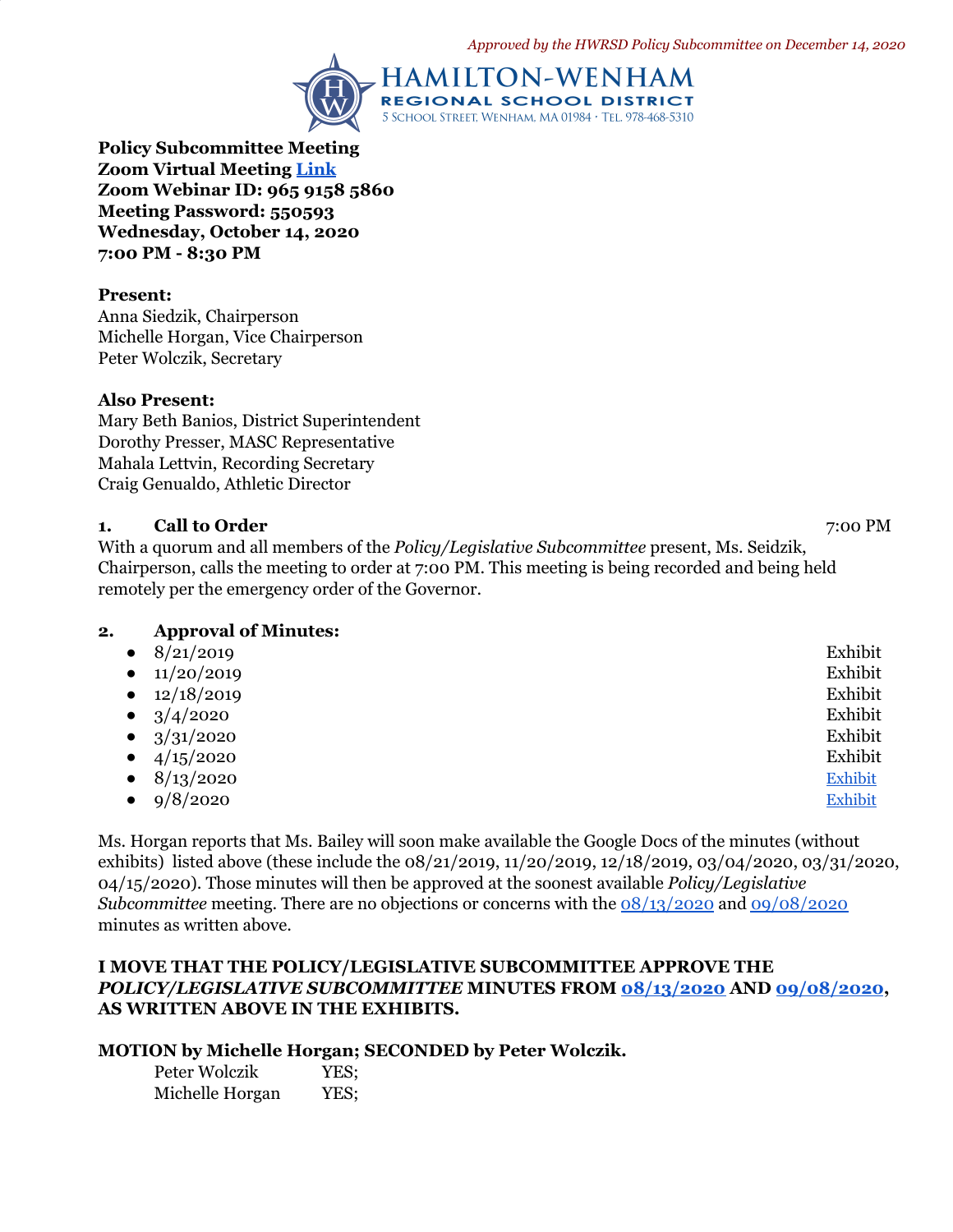Anna Siedzik YES.

**MOTION PASSES unanimously through roll call vote of three (3) members present.**

# **3. Adoption of Subcommittee Name and Charge for 2020-2021**

Discussion regarding the adoption of the subcommittee name and charge, with all members agreeing to adopt the name, *Policy/Legislative Subcommittee,* which will be consistently reflected in all district documents and communications, and further to adopt the charge unchanged.

# **I MOVE THAT THIS SUBCOMMITTEE ADOPT THE NAME OF POLICY/LEGISLATIVE SUBCOMMITTEE, AND FURTHER ADOPT THE CHARGE UNCHANGED, AS FOLLOWS:** *THE POLICY/LEGISLATIVE SUBCOMMITTEE WILL REVIEW, UPDATE, AND/OR ADD ANY POLICIES AS DEEMED NECESSARY.*

## **MOTION by Anna Siedzik; SECONDED by Michelle Horgan.**

Peter Wolczik YES; Michelle Horgan YES; Anna Siedzik YES.

**MOTION PASSES unanimously through roll call vote of three (3) members present.**

- **4. Review policies in the following sections:**
	-

| A. Harassment Policy (ACAB)                                                                        | Exhibit 1 |
|----------------------------------------------------------------------------------------------------|-----------|
|                                                                                                    | Exhibit 2 |
|                                                                                                    | Exhibit 3 |
| $\mu_{\text{QW}}$ of the <i>Haracement Policu (ACAR)</i> as detailed in exhibits 1.2, and 2, above |           |

Review of the *Harassment Policy (ACAB)* as detailed in exhibits [1](https://drive.google.com/file/d/1R4Myd5p7sdYD6zIZBM3-hb1xYbkn-sWf/view?usp=sharing), [2](https://drive.google.com/file/d/1bwi0oFSr0O0UlTtVSr1an6e1l2UppDPY/view?usp=sharing), and [3](https://drive.google.com/file/d/1YEUVDaVhLDTCBU9EELScuYwTDSuN_oc_/view?usp=sharing), above.

Dorothy Presser, MASC Representative, and Superintendent Banios recommend that the *Policy/Legislative Subcommittee* adopt the *Harassment Policy (ACAB)* as written in one of the examples above, with the understanding that federal regulations will likely require substantial revisions or rewriting in the near future. Ms. Presser explains that MASC will continue collaborating with the Attorney General's Office in order to monitor any requirements surrounding the district's adoption of this policy. There is brief discussion regarding the timeline anticipated to receive these new federal regulations.

Superintendent Banios verifies that Stacy Bucyk, *Director of Student Services*, is the district's Title IV Coordinator.

Ms. Siedzik inquires as to the language defining sexual harassment, with particular focus surrounding the property/area where the alleged harassment took place. There is discussion regarding conflicting language regarding whether a formal complaint needs to be filed, and how that complaint is to be filed - who files the report; who receives the report; levels of reporting; casual versus official complaint; when investigation begins; etc. There is a discussion regarding the draft policy language requiring a hearing with the accused's rights to cross examine the victim/complainant. Superintendent Banios explains that current policy and current statute allows cross examination to occur in written format, avoiding the potential trauma of an in-person cross examination.

There is discussion regarding Hamilton - Wenham Regional School District's ability to adhere to the record keeping standards and training compliance outlined in the draft harassment policy. Discussion regarding dissemination requirements, with Ms. Presser explaining that the Attorney General will provide additional guidance regarding dissemination, but that requirements on dissemination are typically met through distribution of the Student Handbook.

Hamilton - Wenham School Committee **Policy/Legislative Subcommittee** 10/14/2020 Meeting Minutes Page 2 of 7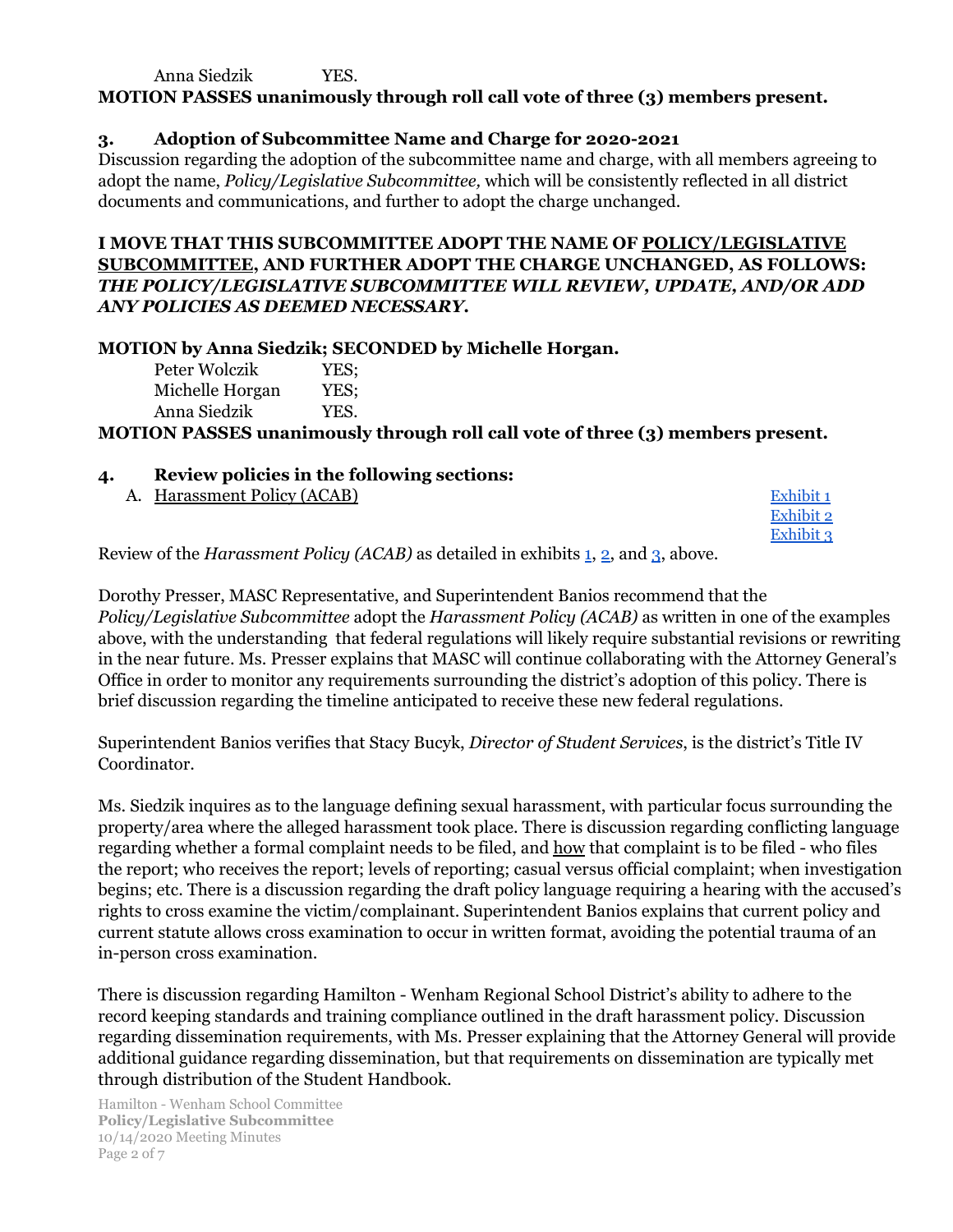Ms. Horgan and Mr. Wolczik agree that their feedback and questions surrounding the Harassment Policy can wait until the policy is revised according to Attorney General recommendations.

Ms. Horgan wants to continue the normal practices of the *Policy/Legislative Subcommittee*, and stick with those practices when revising policies. Ms. Presser states that she has been making revisions to the policies as needed, and is happy to continue this practice.

Ms. Presser will make the changes as discussed this evening, including identification of the district's Title IV Coordinator, Stacy Bucyk, *Director of Student Services* and specifying Hamilton - Wenham Regional School District whenever necessary throughout the policy document. A first and second reading of this policy will occur at the following two School Committee meetings: 10/21/2020 and 11/02/2020.

# **I MOVE THAT THE** *POLICY/LEGISLATIVE SUBCOMMITTEE* **ACCEPT THE DISTRICT'S** *HARASSMENT POLICY (ACAB)* **AS WRITTEN ABOVE IN [EXHIBIT](https://drive.google.com/file/d/1R4Myd5p7sdYD6zIZBM3-hb1xYbkn-sWf/view?usp=sharing) 1 WHICH IS FORMATTED IN A NUMBER/LETTER STYLE ORGANIZATIONAL STRUCTURE; AND FURTHER THAT THE SUBCOMMITTEE AGREE TO CHANGES TO THE POLICY LANGUAGE AS DISCUSSED THIS EVENING:**

- **● IDENTIFY AND NAME THE "HAMILTON - WENHAM REGIONAL SCHOOL DISTRICT" AS NECESSARY THROUGHOUT THE DOCUMENT, AND,**
- **● IDENTIFY AND NAME STACY BUCYK,** *DIRECTOR OF STUDENT SERVICES,* **AS NECESSARY THROUGHOUT THE DOCUMENT WHEN REFERENCING THE DISTRICT'S TITLE IV COORDINATOR . 1**

# **MOTION by Peter Wolczik; SECONDED by Anna Siedzik.**

| Michelle Horgan | YES; |
|-----------------|------|
| Peter Wolczik   | YES: |
| Anna Siedzik    | YES. |

# **MOTION PASSES unanimously through roll call vote of three (3) members present.**

# B. School Committee Protocols [Exhibit](https://drive.google.com/file/d/1TIrPEDg_Oq0ojEMuIcAhPyxwduCwIUVu/view?usp=sharing)

The *Policy/Legislative Subcommittee* discusses the draft *School Committee Protocols*, as detailed in the [exhibit.](https://drive.google.com/file/d/1TIrPEDg_Oq0ojEMuIcAhPyxwduCwIUVu/view?usp=sharing) Ms. Presser summarizes the feedback she received from two (2) School Committee members in response to the review of draft *School Committee Protocols* at the last School Committee meeting.

The *Policy/Legislative Subcommittee,* alongside Ms. Presser and Superintendent Banios, engage in an in-depth analysis as to the required revisions to language, formatting, and structure of the draft *School Committee Protocols.* Some such changes are indicated in the minutes below, while all final changes are reflected to the School Committee in the [10/21/2020](https://drive.google.com/file/d/1LCrYhWWLC-vZ1r0KD99EpT-Vru_CLoeh/view?usp=sharing) exhibit.

The *Policy/Legislative Subcommittee* agrees to use the numbered bullet point format for this document, as displayed on page 2 of the [exhibit](https://drive.google.com/file/d/1TIrPEDg_Oq0ojEMuIcAhPyxwduCwIUVu/view?usp=sharing).

Discussion regarding **bullet point #9**, which reads:

<sup>&</sup>lt;sup>1</sup> The Harassment Policy with the reflected changes as voted upon herein, can be found in the  $10/21/2020$ School Committee meeting exhibit, [here](https://drive.google.com/file/d/1xR3SbeOM7dSG1f1bVCh00DS5FS_Ckne1/view?usp=sharing), with the final version reflected in the 11/04/2020 School Committee Meeting, [here](https://drive.google.com/file/d/1xR3SbeOM7dSG1f1bVCh00DS5FS_Ckne1/view).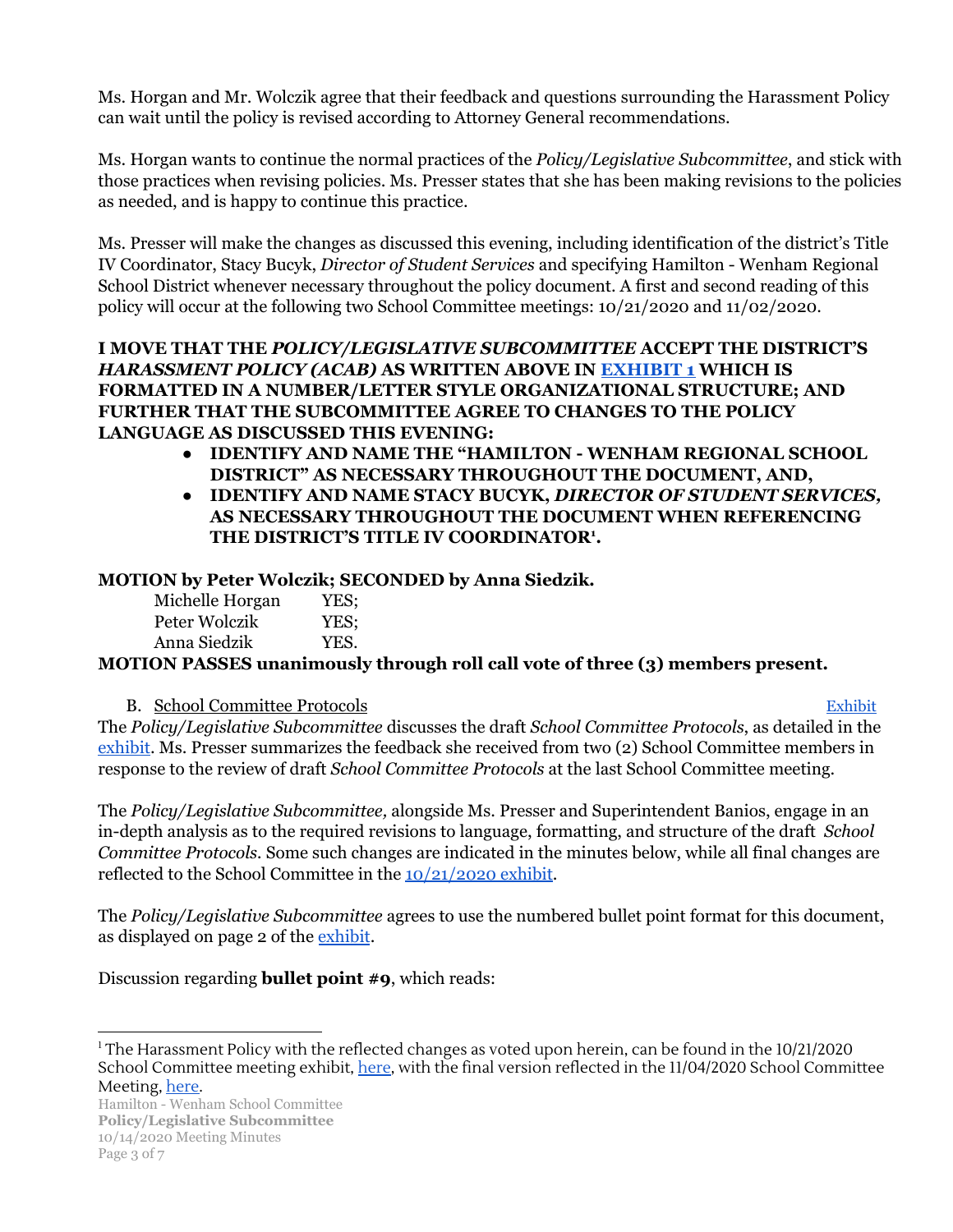## *Members will refer constituent concerns and complaints, including issues relating to District personnel, to the Superintendent or the School Committee Chair.*

Based on this language, a discussion follows regarding the District's communication chain of command and general accepted practice in other districts. There is brief discussion regarding the need for Hamilton - Wenham to develop an organizational flow/hierarchy chart, as well as a brief discussion surrounding School Committee members' agreement to the language above. The discussion continues to address concerns regarding specific scenarios, some based on the turbulent nature in the District over the past 7 months. The conversation moves to a passionate exchange of opinions regarding School Committee protocols and policies seeking to govern public participation and citizen comments.

There is some disagreement regarding what issues fall within the School Committee's purview, and how to handle disagreements that may occur in the future. This leads to a very long debate and analysis over the conflict apparent in the School Committee operations, demonstrated in the last meeting's highly emotional disagreements and unprofessional behavior.

Continued discussion surrounding bullet point #9, and the possibility of adding clarifying language surrounding the appropriate handling of community concerns and public comments. Ms. Horgan asks to see language from other districts. The bullet point is revised to reflect the agreement of the *Policy/Legislative Subcommittee.* There is some discussion regarding conflicting district policies, bylaws, and practices surrounding the public comment issue. *Policy/Legislative Subcommittee* members agree that this is an issue that warrants the entire School Committee's input, and thus agree that the issue will not be resolved during the meeting this evening.

Ms. Siedzik points out a few areas where the School Committee Protocols conflict with existing protocols/policies, including public comment governance, tabling items to future meetings, and adding items to the agenda.

There is a very lengthy discussion regarding the format of the last School Committee meeting, with specific concerns voiced regarding the professionalism of the meeting, the negative impact the meeting created in the community, and the preventative measures the School Committee can take to avoid similar conflict in the future. Discussion regarding the need to develop a procedure for public comment and procedure for adding items to the School Committee agenda. Discussion regarding conflicting policies and unclear protocols. The discussion continues in an attempt to resolve conflicts and come to agreement about the intention and implementation of the protocols.

Discussion regarding district capacity, what falls within the School Committee's purview, and best practices for addressing conflict and disagreement in the future. Superintendent Banios repeatedly reiterates her concern that the tension and unprofessionalism exhibited in the last meeting will occur again in future meetings.

# Regarding **bullet point #10,** which reads:

*A School Committee meeting is a business meeting that is held in public – not a public meeting. The committee values communication between all stakeholders of the community and will make* every effort to ensure meetings are effective and efficient. Comments made at a meeting that are *not part of the agenda will be tabled to a future meeting.*

Ms. Presser recommends striking all language in this bullet point, except for "School Committee members will make every effort to ensure meetings are effective and efficient".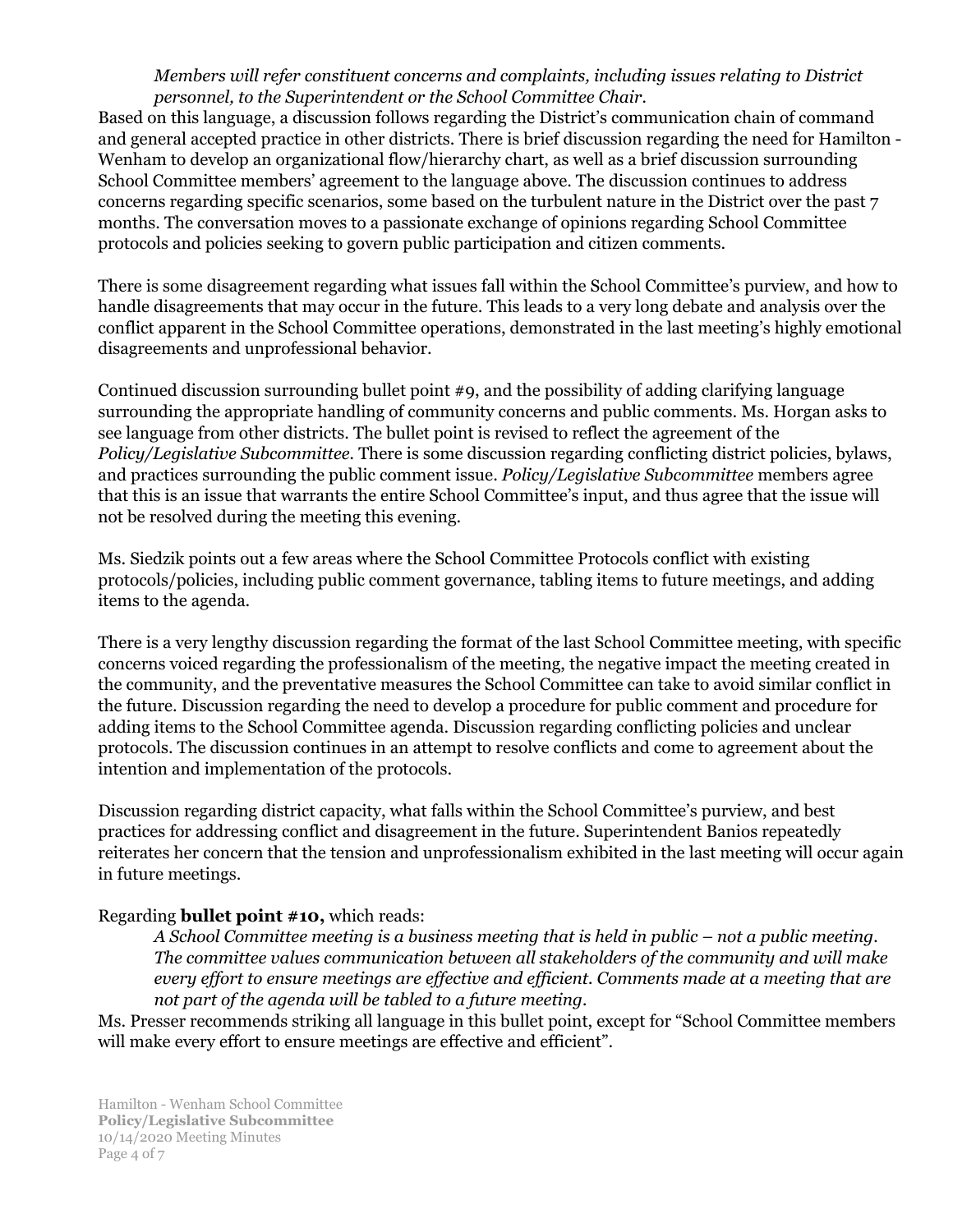Discussion regarding School Committee communications and protocols guiding what information/emails are forwarded to the entire committee. The Policy/Legislative Subcommittee agrees to the addition of this information, through the addition of **bullet point #14:**

*If an individual School Committee member receives an email relevant to overall district policy or operations, they will forward the email to all school committee members and the district superintendent.*

Ms. Siedzik recommends including two (2) protocols, as follows:

- *(1) All voices and concerns of individual School Committee members shall be given equal weight and significance. We are all duly elected by our community and our perspectives are equally valid. No decisions shall be made about district policy or overall accountability without consideration and af irmation by the full School Committee.*
- *(2) No School Committee member shall editorialize or diminish the concerns of another member. While disagreements and dif erences of opinion are sometimes expected, members shall not of er or introduce prejudicial or disparaging remarks about the questions or concerns raised by a fellow member.*

There is discussion regarding the potential redundancy with Ms. Siedzik's above recommendations. There is discussion about the importance of including reference to **equality** in the School Committee Protocols.

**Bullet point #12** will now read:

*The School Committee will demonstrate professional and collegial relations with one another. To this end, members will work to create trust and mutual respect between and among each other, the Superintendent, and the Administration, by treating everyone with dignity and respect, even in times of disagreement. All voices and concerns of individual School Committee members shall be given equal weight and significance.*

Bullet point # 9, #10, and #12 are read aloud to reflect the revisions agreed upon. Bullet point #14 is a new bullet point and new material, but subsequently moved to bullet point #5 (thus also changing original bullet points 5-14 to 6-15).

The *Policy/Legislative Subcommittee* again discusses the appropriate handling of community feedback, and policies/procedures governing the adding of items to meeting agendas. There is discussion and high tension disagreement surrounding the district's approach to hearing community feedback. The recent letter received from Dr. Jennifer Carr detailing family concerns about the education model serves as a point of contention - whether the district should devote resources to meeting the needs outlined, and best practices for communicating with the public in time of high tension.

Ms. Presser recommends that the *Policy/Legislative Subcommittee* review samples of policies regarding public comment and setting meeting agendas at their next meeting. Ms. Presser will disseminate these samples alongside a copy of Hamilton - Wenham Regional School District's current accepted *in -form* policies on these issues.

# **I MOVE THAT THE POLICY/LEGISLATIVE SUBCOMMITTEE RECOMMEND THAT THE SCHOOL COMMITTEE ADOPT THE** *SCHOOL COMMITTEE PROTOCOLS (#1-#14)* **AS**

Hamilton - Wenham School Committee **Policy/Legislative Subcommittee** 10/14/2020 Meeting Minutes Page 5 of 7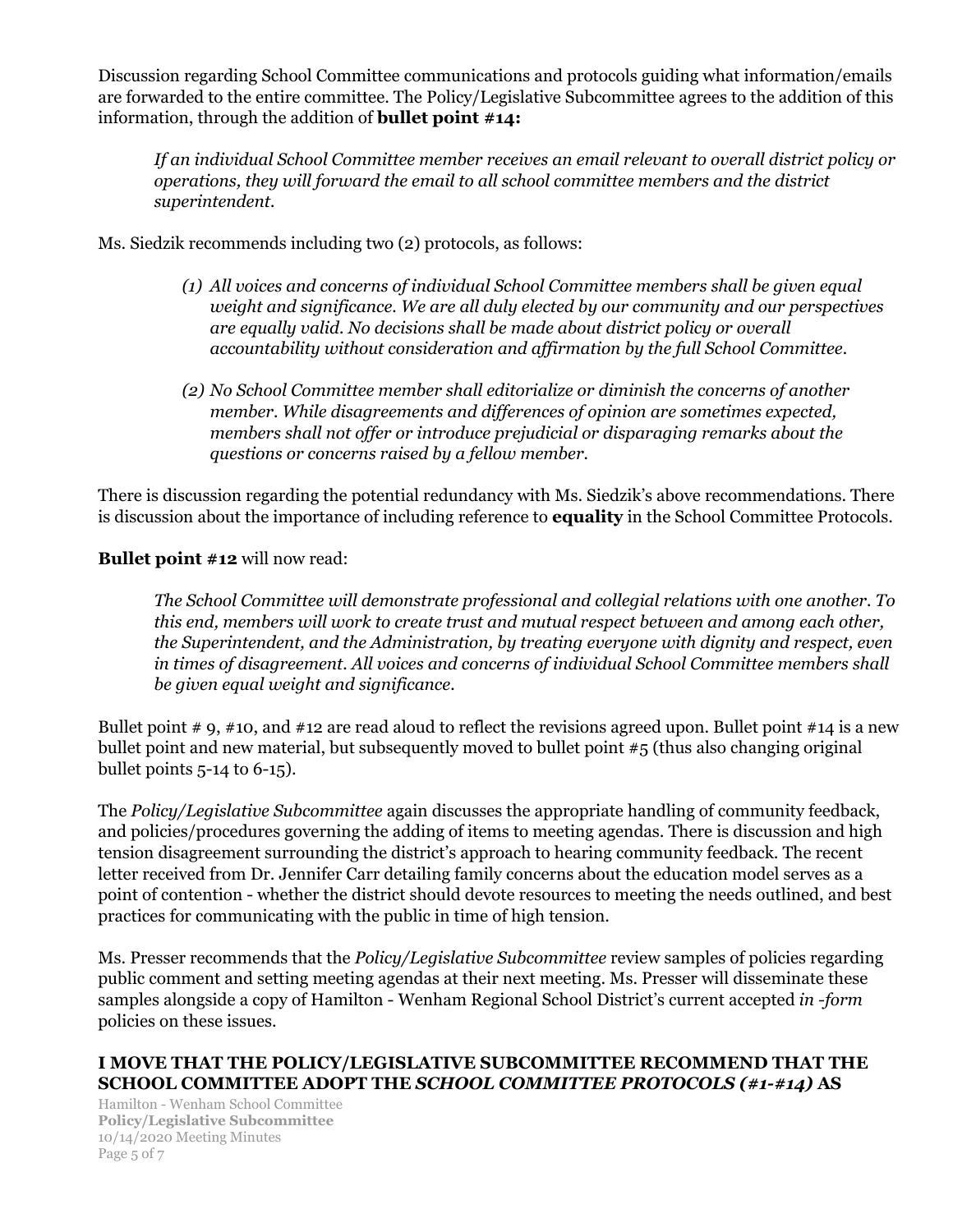## **WRITTEN IN THE [EXHIBIT,](https://drive.google.com/file/d/1TIrPEDg_Oq0ojEMuIcAhPyxwduCwIUVu/view?usp=sharing) AND WITH THE AGREED UPON CHANGES DISCUSSED THIS EVENING AND REFLECTED IN THE [REVISED](https://drive.google.com/file/d/1LCrYhWWLC-vZ1r0KD99EpT-Vru_CLoeh/view?usp=sharing) DRAFT DEVELOPED THIS EVENING, TO BE PRESENTED AT THE 10/21/2020 SCHOOL COMMITTEE MEETING.**

# **MOTION by Anna Siedzik; SECONDED by Michelle Horgan.**

| Peter Wolczik   | YES; |
|-----------------|------|
| Michelle Horgan | YES: |
| Anna Siedzik    | YES. |
|                 |      |

## **MOTION PASSES unanimously through roll call vote of three (3) members present.**

Ms. Siedzik will revise the *School Committee Protocols* based on this evening's discussion, and will circulate the revised document to the *Policy/Legislative Subcommittee* and Superintendent Banios by this coming Friday. The second reading of the *School Committee Protocols* will take place at the next scheduled School Committee meeting on 10/21/2020 at 7:00 PM.

#### C. Religious Observance Policy **[Exhibit](https://docs.google.com/document/d/1JwThR3hWEVgEo_7JNHJ3mGKWjll0puRphK9KDEcP2nk/edit?usp=sharing)** Exhibit

Discussion regarding the action needed regarding the *Religious Observance Policy* based on prior School Committee meeting minutes. There is some discussion regarding recollection of what action was needed, as well as discussion regarding opinions on recognizing religious preferences and rituals through the calendar and prescribed policy governing certain academic protections/expectations. Mahala Lettvin, Recording Secretary, reviews the minutes from the public hearing on 05/20/2020 that addressed the *Religious Observance Policy*. All *Policy/Legislative Subcommittee* members agree to table this item until the next subcommittee meeting in order t0 allow for further clarification regarding the appropriate action needed.

# **5. Other items unanticipated by the Chair**

No items unanticipated by the Chair.

# **6. Set Next Meeting Date**

The next *Policy/Legislative Subcommittee* meeting will be held on **Monday, 11/02/20 at 7:00 PM**, with the following agenda:

- Review Hamilton Wenham Regional School District policies approved *in form* regarding public comment and adding agenda items;
- Review sample policies from other districts regarding public comment and adding agenda items;
- Revisit the *Religious Observance Policy* based on 05/08/20 public hearing on the issue;
- Revisit Weapons Policy;
- Confirm that no action is needed on district's Travel Policy;
- Review Policy Section IJND.

Superintendent Banios will ensure that the *Harassment (ACAB) Policy* as well as the *School Committee Protocols* appear on the 10/21/2020 School Committee meeting agenda.

# **7. Vote to Adjourn I MOVE THAT THE POLICY/LEGISLATIVE SUBCOMMITTEE ADJOURN THE 10/14/2020 MEETING AT 10:07 PM.**

# **MOTION by Michelle Horgan; SECONDED by Anna Siedzik.**

| Peter Wolczik   | YES: |
|-----------------|------|
| Michelle Horgan | YES; |
| Anna Siedzik    | YES. |

Hamilton - Wenham School Committee **Policy/Legislative Subcommittee** 10/14/2020 Meeting Minutes Page 6 of 7